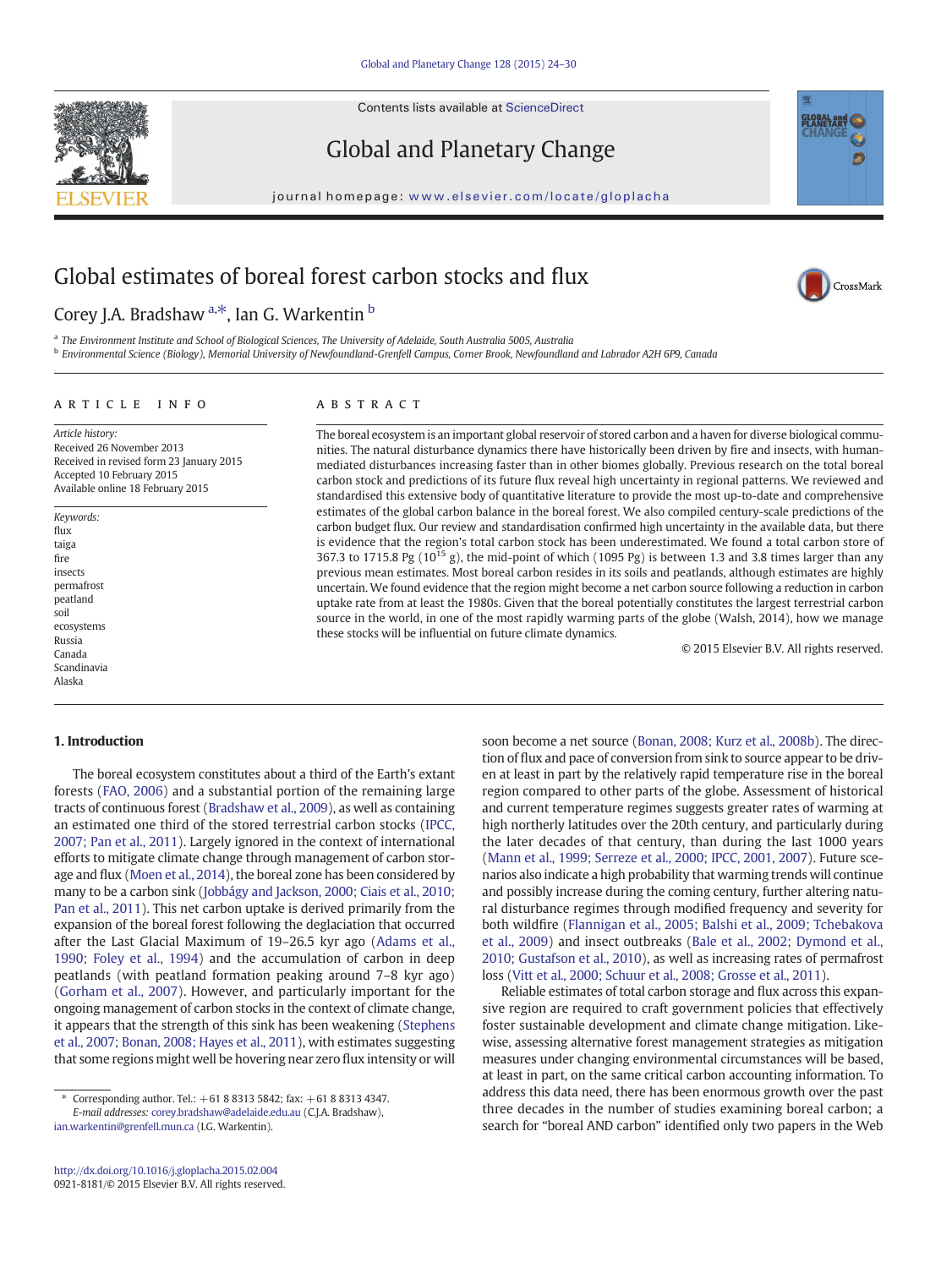of Science® database during 1982–1983 versus 1066 papers published during 2012–2013.

Yet there is high uncertainty associated with these estimates [\(Shvidenko et al., 2010; Hayes et al., 2012](#page-6-0)). Substantial differences have been identified among 'bottom-up' forest inventory-based assessments of regional and global carbon stocks and flux due to the use of different biomass density estimates in combination with different, and sometimes even similar, forest area assessments [\(Fang et al., 2006;](#page-5-0) [Houghton et al., 2007](#page-5-0)). This approach is also plagued by irregular updating of forest inventory data for some of the regions involved [\(Potapov et al., 2011](#page-6-0)). Similarly, 'top-down', atmosphere-based models have produced variable estimates attributed to gaps in spatial and temporal sampling effort, as well as measurement, modelling and scaling errors associated with the differing approaches used [\(Dargaville et al.,](#page-5-0) [2006; Ciais et al., 2010\)](#page-5-0). For example, permafrost deposits constitute a substantial storage pool for carbon in the boreal that is at risk from rising air temperatures [\(Grosse et al., 2011; O'Donnell et al., 2011\)](#page-5-0). Yet quantifying both storage and flux from permafrost in the context of the boreal is confounded by datasets created to address issues across the northern cryosphere, rather than separating Arctic/tundra from strictly boreal deposits ([McGuire et al., 2010; Grosse et al., 2011](#page-6-0)) (but see [Tarnocai, 1998, 2000](#page-6-0)). Likewise soil carbon, which in the boreal accounts for at least three times the carbon that is stored in vegetation [\(Malhi et al., 1999](#page-6-0)), is often determined using model predictions rather than repeated soil measurement over sufficient time sequences at permanent sample plots ([Häkkinen et al., 2011](#page-5-0)). Those assessments of soil carbon stores available are frequently made to only  $\leq$  1 m depth and consequently ignore any stores below [\(Jobbágy and Jackson,](#page-6-0) [2000; Seedre et al., 2011\)](#page-6-0), although soils below 1 m are considered by many (e.g., [Deluca and Boisvenue, 2012\)](#page-5-0) not to contain substantial amounts of carbon (but see [Tarnocai et al., 2009; Jorgenson et al.,](#page-6-0) [2013; Kuhry et al., 2013; Hugelius et al., 2014](#page-6-0)). Equally problematic is the relatively young age of the soils underlying the boreal forest; they are highly variable in depth and are frequently shallow with limited development of mineral horizons due to recent glacial activity, particularly at the northern limit of the boreal zone [\(Sanborn et al., 2011](#page-6-0)). Consequent models built to extrapolate soil carbon stores from localto regional- or biome-level scales are hampered by their capacity to incorporate this variability in the extent of soil types and depth, as well as the depth to which sampling for carbon density has been done.

Despite these uncertainties, a standardised inventory approach to examine and compare the available data can be effective in identifying broader trends, but also gaps and weaknesses in the information available. Our aims are therefore to provide comprehensive, global and up-to-date estimates of carbon storage and flux in the boreal zone.

## 2. Methods

We compiled a detailed list of scientific publications (mainly primary, peer-reviewed literature, but including books, and government and NGO reports) that reported carbon density (quantity per unit area), total carbon stores or carbon flux from within the boreal region. We searched Web of Science® using the terms 'boreal', 'carbon', 'flux' and 'storage' in different combinations to identify the primary literature, and cross-referenced papers in reference lists to identify missing source literature. We took values as presented when in either Pg  $(10^{15} \text{ g})$  or Mg ( $10^6$  g) C ha<sup>-1</sup>, or converted from reported values into these units. We recorded area extent as reported or estimated based on references provided in each paper. Most papers could be divided into one or more regional foci: circum-boreal, Russia, Canada, Scandinavia (i.e., Fennoscandia) and Alaska, and reported carbon values for one or more main components of the system—vegetation (both above- and below-ground, living and dead biomass), soils (typically the mineral horizons, but sometimes including organic horizons as well as forestbased peat) and peatlands.

# 2.1. Carbon stores

Carbon stores estimated for the boreal ecosystem among regions were generally restricted to particular components of the broad categories of 'vegetation', 'soils' and 'peatlands'. For example, many studies reported values for live biomass only, live and dead biomass, aboveor below-ground biomass only, soils to a depth of 1 m only, soils to a depth of 3 m only, cryosols only, mineral soil horizons or mineral and organic soil horizons combined, peatlands to a depth of 1 m only, or average-depth peatlands only. In some instances, determining the exact components to which the estimates were attributed was difficult or impossible. As such, our reported ranges should be considered approximate only.

Furthermore, most papers approximated stores based on differing estimates of spatial extent for the various ecosystem components. We were therefore obliged to standardize all estimates to densities (Mg C ha<sup>-1</sup>) first, and then estimate mean densities over comparable components (live biomass only, etc.). We then took standard area estimates for either circum-boreal or regional extents and multiplied these by the standardised density ranges to provide total carbon estimates. For vegetation and soils, we used the same spatial extents to estimate total stores, but peatland extent is considerably smaller, so we used the relevant extents for all peatland estimates (where appropriate, we averaged these across studies reporting different values within regions). In some cases, peatland extent was not specifically categorised into 'boreal' and 'tundra' biomes (i.e., the two were combined), so we have indicated where inflations due to the inclusion of strictly non-boreal peatlands likely occurred. As is common in such accounting-type summaries, our geographical sampling range was limited to that available in the literature. Consequently, our findings reflect a general scarcity of observations for high-latitude locations and a bias towards study of the more productive, southern portion of the boreal forest for both measures of carbon stocks and flux ([Hayes et al., 2012\)](#page-5-0); for example, unmanaged northern forests in boreal Canada were not included in assessments of carbon budgets for that region ([Kurz et al., 2009\)](#page-6-0).

### 2.2. Carbon flux

As for carbon density and total stocks, we estimated mean carbon dynamics across the boreal zone by standardising estimates of carbon flux, typically expressed as either a total exchange per unit time (e.g., Pg C year−<sup>1</sup> ) or exchange per unit area per unit time (e.g., Mg C ha<sup> $-1$ </sup> year $-1$ ). Our principal aim was to estimate the range of net flux density, i.e., whether a study measured net carbon uptake ('sink') or release ('source'). We standardised all estimates to flux density (Mg C ha<sup>-1</sup> year<sup>-1</sup>) based on area of extent provided in each study, or applied area estimates from other relevant studies. In all analyses of carbon flux density we based our assessment on both the entire dataset compiled as well as using just those data from studies where area of extent was provided.

Given recent observations that, at least in certain parts of the boreal forest, the region has become a net carbon source (see more below), we attempted to divide estimates into decadal spans to examine if any temporal trends were apparent. Most carbon flux estimates date back only to the 1980s, so we estimated decadal trends in the 1980s, 1990s and 2000s, with one study projecting dynamics to 2050 [\(Metsaranta](#page-6-0) [et al., 2010\)](#page-6-0) and one study projecting to 2100 ([Yarie and Billings,](#page-6-0) [2002\)](#page-6-0). Many modelling studies in particular estimated carbon dynamics over longer periods (e.g., over the entire last century, late post-glacial, etc.), or examined particular forest stand types (e.g., a particular species composition, only young and growing; only recently disturbed) often across limited spatial scales. We excluded these studies from mean flux density estimates. Estimates spanning two decades (e.g., 1985–1995) were included in the means of both decades (e.g., '1980s' and '1990s'), so there is some inevitable overlap among decades (i.e., trends should be viewed partially as 'running' means).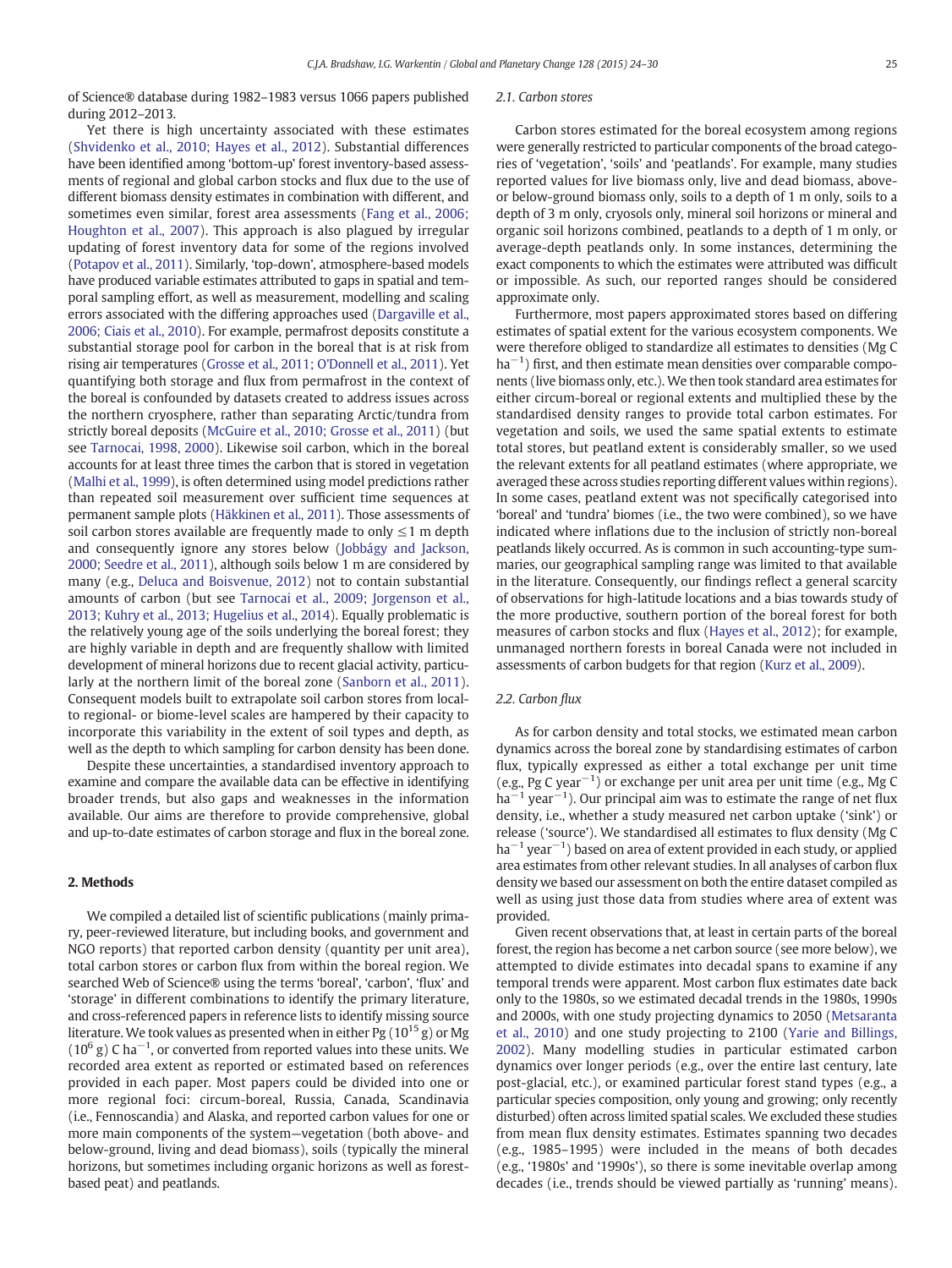Given the high variability within decade and the inevitable overlap in estimates, we could not test temporal trends statistically.

#### 3. Results

#### 3.1. Carbon densities and total stores

The results of our compiled carbon estimates are summarised in Figs. 1 and 2, [Tables 1](#page-3-0)–3, and supplementary Tables S1–S6. Carbon density ranges were broadly consistent across regions, demonstrating the dominance of peatland carbon in total estimates (Fig. 1) relative to soil and vegetation in all regional cases (ranging from approximately 47% to 83% of total density). The two estimates of peatland carbon densities from Alaska (1174.2 and 1545.5 Mg ha<sup>-1</sup>; [Table 3](#page-4-0)) [\(Birdsey,](#page-5-0) [1992; Apps et al., 1993\)](#page-5-0) exceed most of those from Russia, Canada and Scandinavia (Fig. 1) and so should be considered with caution. In all cases, the vegetation densities were the lowest, representing 3% to 17% of total carbon densities (Fig. 1). Circum-boreal density estimates for vegetation and peatlands were broadly comparable to regional estimates, but soil estimates were larger (first bar, Fig. 1).

Using the spatial extents for circum-boreal vegetation and soils  $(1.370 \times 10^9 \text{ ha})$  [\(IPCC, 2007\)](#page-6-0) and peatlands  $(3.367 \times 10^8 \text{ for 'nor}$ thern peatlands' and  $1.200 \times 10^8$  ha for 'boreal peatlands'; [Table 2](#page-4-0)), we estimated a total circum-boreal carbon store of 367.3 to 1715.8 Pg [\(Table 2;](#page-4-0) Fig. 2). The mid-point of this range (1095 Pg) is larger than previous 'total' C estimates of 800 Pg reported by [Apps et al. \(1993\),](#page-5-0) 550 Pg (Gt) reported by the [IPCC \(2007\),](#page-6-0) and 272  $\pm$  23 Pg C reported in the global assessment by [Pan et al. \(2011\)](#page-6-0) (the latter is admittedly an underestimate because it includes peatlands down to 1 m depth only). This 1095 Pg is also considerably larger than the range 567.8 to 721.0 Pg determined from summing the regional values [\(Table 3\)](#page-4-0).

Even though regional sums do not include smaller areas of boreal forest in northern Mongolia, north-eastern China and Iceland [\(Bradshaw et al., 2009\)](#page-5-0), the disparity between the circum-boreal estimate and the regional sums is most likely due to underestimates of both peatland and soil carbon stores in the regional assessments, given that most estimates typically extend to only 1 m depth (or are of uncertain depth) (Tables S1–S6). There is also likely an upward bias in the total circum-boreal peatland estimates given that some assessments do not readily separate strictly 'boreal' peatlands from all northern peatlands (i.e., they include an unknown component of strictly tundra peatland stores). Nonetheless, the comparable carbon density and total estimates between the circum-boreal and regional assessments (Figs. 1 and 2) suggest that the potential bias is minor. Therefore, we conclude that the anomaly arises most likely from a large underestimate of soil carbon in regional assessments, such that our calculated



**Fig. 1.** Mean ( $\pm$ 1 SD) carbon densities (Mg C ha<sup>-1</sup>) estimated for various components of forest ecosystems (broadly, vegetation, soils and peat) across the entire boreal zone and for each major boreal region (Russia, Canada, Scandinavia and Alaska). Most density estimates calculated from total carbon pool (Pg C) per component divided by area of coverage (ha), 1 Mg C =  $10^3$  kg C.



Fig. 2. Total  $(\pm 1$  SD) carbon stocks (Pg C) estimated for various components of forest ecosystems (broadly, vegetation, soils and peat) across the entire boreal zone and for each major boreal region (Russia, Canada, Scandinavia and Alaska). 1 Pg  $C = 10^9$  Mg  $C = 10^{12}$  kg C.

range of 367.3 to 1715.8 Pg is probably more realistic than previous circum-boreal estimates.

While acknowledging that the [Pan et al. \(2011\)](#page-6-0) biome estimates of total carbon pools are likely to be downwardly biased, especially with respect to soil and peatland contributions, our new estimated range is still higher than other major biomes [\(Fig. 3](#page-4-0)). Even allowing for the possible soil/peatland biases, our mid-point estimate is still higher than all tropical biomes combined (Americas, Africa and Asia). For example, even a hypothetical doubling of the [Pan et al. \(2011\)](#page-6-0) estimates puts the total tropical store at 943 Pg. In the absence of more realistic global estimates per biome, we can only conclude that the boreal forest region's carbon stores have been under-estimated.

# 3.2. Carbon flux

Across the entire boreal region, the mean flux density over all esti-mates was 0.130 Mg C ha<sup>-1</sup> year<sup>-1</sup> ([Table 4](#page-5-0)) indicating a net sink, but this value belies high variability (SD = 0.493 Mg C ha<sup>-1</sup> year<sup>-1</sup>). Removing those estimates from studies for which area values were not provided, mean flux density was 0.263 Mg C ha<sup>-1</sup> year<sup>-1</sup> (SD = 0.339). Overall, Scandinavia had the highest regional estimated net flux (0.690  $\pm$  0.331 Mg C ha<sup>-1</sup> year<sup>-1</sup>; [Table 4\)](#page-5-0), although the lowest number of estimates ( $n = 5$ ; [Tables 4](#page-5-0) and S9). Canada had the lowest mean flux density whether including (0.056  $\pm$  0.574 Mg C ha<sup>-1</sup> year<sup>-1</sup>) or excluding (0.176  $\pm$  0.223 Mg C ha<sup>-1</sup> year<sup>-1</sup>) studies with no area estimates [\(Tables 4](#page-5-0) and S8).

Categorising flux estimates by decade revealed an interesting trend—although highly variable, there was an indication of a decline in flux from the 1980s to 2000s [\(Fig. 4](#page-5-0)), with mean negative flux predicted at least for Canada by the 2050s ([Metsaranta et al., 2010\)](#page-6-0) and Alaska by 2100 [\(Yarie and Billings, 2002](#page-6-0)). When excluding no-area estimates, the downward trend persisted [\(Fig. 4](#page-5-0)), albeit mean flux densities were greater than when including all estimates.

# 4. Discussion

We have compiled the most up-to-date and complete, standardised inventory of total circum-boreal carbon storage and flux. Although estimates are highly variable across temporal and spatial scales of investigation, our principal conclusion is that previous estimates of total carbon storage in the boreal zone have likely been too conservative. Our standardised inventory produced a total carbon store of 367.3 to 1715.8 Pg (mid-point  $= 1041.5$  Pg), which is approximately 3.8 times the mean value reported by [Pan et al. \(2011\)](#page-6-0), 1.9 times the estimate from the [IPCC \(2007\)](#page-6-0) and 1.3 times the largest previous estimate from [Apps et al. \(1993\)](#page-5-0) [\(Table 3\)](#page-4-0). This result questions the conclusions by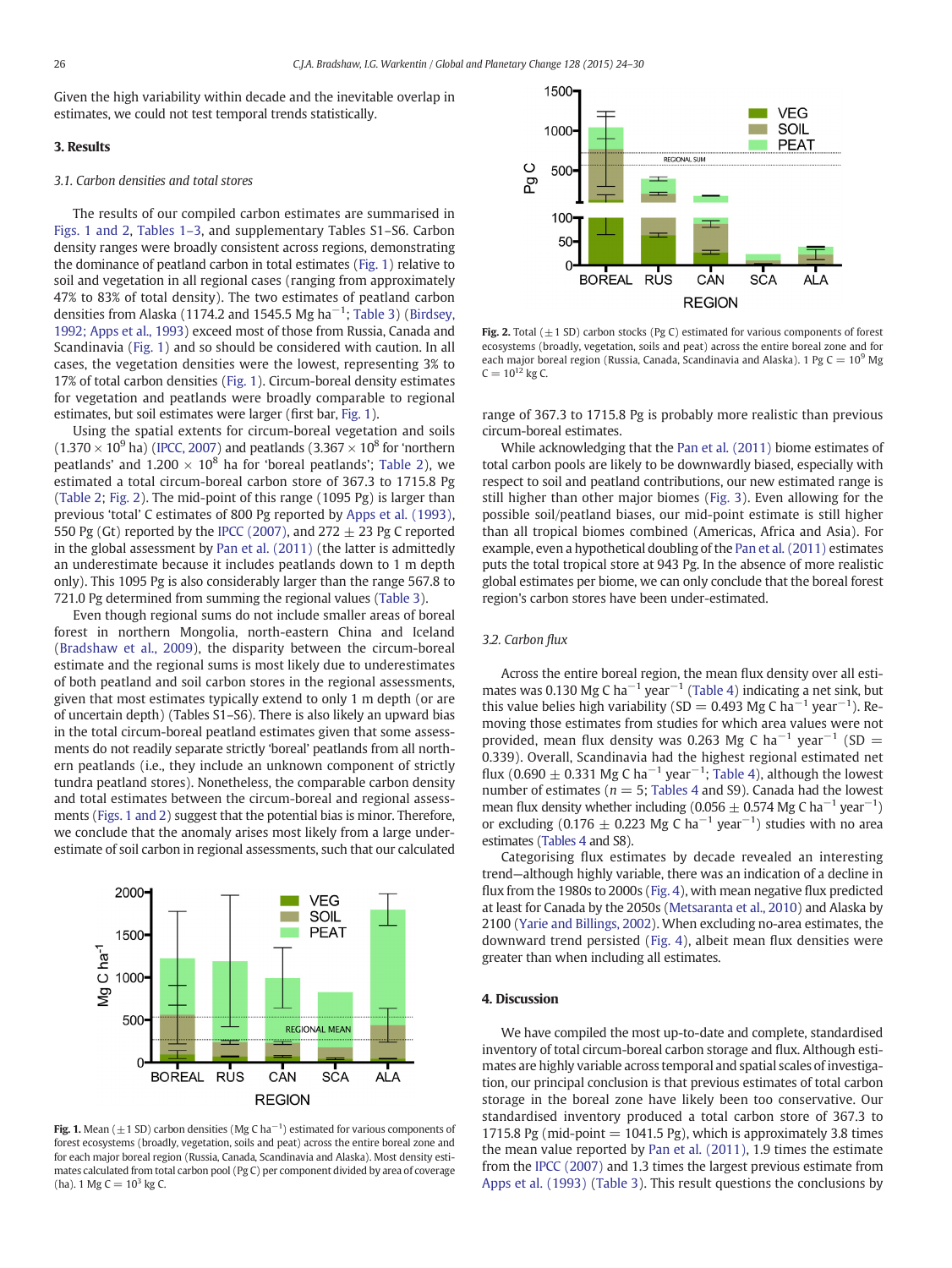#### <span id="page-3-0"></span>Table 1

Circum-boreal estimates of carbon density (Mg C ha<sup>-1</sup>) estimated for various components of forest ecosystems (broadly, vegetation, soils and peat). Most density estimates calculated from total carbon pool (Pg C) per component divided by area of coverage (ha). In most cases, errors (SD) for individual estimates were not provided. 1 Pg C =  $10^9$  Mg C =  $10^{12}$  kg C.

| Description                           | Component                                                                                                       | Density<br>$(Mg ha^{-1})$ | Density Area<br>(SD) | (ha)                                           | Total<br>(Pg) | Total<br>(SD) | Reference                                                                                                        |
|---------------------------------------|-----------------------------------------------------------------------------------------------------------------|---------------------------|----------------------|------------------------------------------------|---------------|---------------|------------------------------------------------------------------------------------------------------------------|
| <b>VEGETATION</b>                     |                                                                                                                 |                           |                      |                                                |               |               |                                                                                                                  |
| Northern peatlands                    | above-ground biomass (live plants)                                                                              | 101.0                     | 107                  | $3.367 \times 10^{8}$                          | 34.0          | 36.0          | (Zoltai and Martikainen, 1996; Anderson-Teixeira and<br>DeLucia, 2011)                                           |
| Northern peatlands                    | dead wood                                                                                                       | 3.0                       | 3                    | $3.367 \times 10^{8}$                          | 1.0           | 1.0           | (Zoltai and Martikainen, 1996; Anderson-Teixeira and<br>DeLucia, 2011)                                           |
| <b>Boreal</b> forest<br>Boreal forest | above-ground biomass (live plants)<br>dead wood                                                                 | 128.0<br>6.0              | 64                   | $1.200 \times 10^{9}$<br>$1.200 \times 10^{9}$ | 153.6<br>7.2  | 76.8          | (Whittaker, 1975; Anderson-Teixeira and DeLucia, 2011)<br>(Whittaker, 1975; Anderson-Teixeira and DeLucia, 2011) |
| Boreal forest<br>(MODIS)              | live above- and below-ground tree<br>biomass and understory vegetation                                          | 44.1                      |                      | $5.236 \times 10^{8}$                          | 23.1          |               | (Houghton et al., 2007)                                                                                          |
| <b>Boreal</b> forest<br>(GLC2000)     | live above- and below-ground tree<br>biomass and understory vegetation                                          | 40.3                      |                      | $8.266 \times 10^{8}$                          | 33.3          |               | (Houghton et al., 2007)                                                                                          |
| <b>Boreal</b> forest                  | above- and below-ground biomass<br>(growing stock volume)                                                       | 40.0                      | 15.4                 | $1.019 \times 10^{9}$                          | 40.7          | 15.7          | (Thurner et al., 2014)                                                                                           |
| Vegetation                            | vegetation                                                                                                      | 64.2                      |                      | $1.370 \times 10^{9}$                          | 88.0          |               | (IPCC, 2007)                                                                                                     |
| Northern peatlands                    | below-ground biomass (roots)                                                                                    | 18.0                      | 8                    | $3.367 \times 10^{8}$                          | 6.1           |               | 2.7 (Zoltai and Martikainen, 1996; Anderson-Teixeira and<br>DeLucia, 2011)                                       |
| Forest                                | below-ground biomass (roots)                                                                                    | 28.0                      | 18                   | $1.200 \times 10^{9}$                          | 33.6          | 21.6          | (Whittaker, 1975; Anderson-Teixeira and DeLucia, 2011)                                                           |
| <b>SOILS</b>                          |                                                                                                                 |                           |                      |                                                |               |               |                                                                                                                  |
| <b>Boreal</b> forest                  | mineral soils to 3 m                                                                                            | 125.0                     |                      | $1.200 \times 10^{9}$                          | 150.0         |               | (Whittaker, 1975; Jobbágy and Jackson, 2000)                                                                     |
| Boreal zones                          | mineral soils to 1 m                                                                                            | 152.9                     |                      | $1.868 \times 10^{9}$                          | 285.6         |               | (Post et al., 1985)                                                                                              |
| Permafrost<br>distribution            | all soil carbon - all depths*                                                                                   | 890.3                     |                      | $1.868 \times 10^{9}$                          | 1672.0        |               | (Tarnocai et al., 2009)                                                                                          |
| permafrost<br>distribution            | all soil carbon - all depths**                                                                                  | 734.3                     |                      | $1.780\times10^9$                              | 1307.0        |               | (Hugelius et al., 2014)                                                                                          |
| Boreal                                | soil carbon pool - to 1 m                                                                                       | 338.8                     |                      | $1.390 \times 10^{9}$                          | 471.0         |               | (IPCC, 2007)                                                                                                     |
| <b>PEAT</b>                           |                                                                                                                 |                           |                      | $3.367 \times 10^{8}$                          |               |               |                                                                                                                  |
| Northern peatlands                    | litter and below-ground peat                                                                                    | 946.0                     | 508                  |                                                |               | 318.5 171.0   | (Zoltai and Martikainen, 1996; Anderson-Teixeira and<br>DeLucia, 2011)                                           |
| Northern peatlands                    | soil organic matter - to 1 m                                                                                    | 369.0                     |                      | $3.367 \times 10^{8}$                          | 124.2         |               | (Zoltai and Martikainen, 1996; Anderson-Teixeira and<br>DeLucia, 2011)                                           |
| <b>Boreal</b> forest                  | litter and below ground peat                                                                                    | 59.0                      |                      | $1.200 \times 10^{9}$                          | 70.8          |               | (Whittaker, 1975; Anderson-Teixeira and DeLucia,<br>2011)                                                        |
| <b>Boreal</b> forest                  | soil organic matter - to 1 m                                                                                    | 160.0                     | 121                  | $1.200 \times 10^{9}$                          | 192.0         | 145.2         | (Whittaker, 1975; Anderson-Teixeira and DeLucia,<br>2011)                                                        |
|                                       | Boreal and subarctic peat – to average depth 2.3 m                                                              | 1360.2                    |                      | $3.345 \times 10^{8}$                          | 455.0         |               | (Kivinen and Pakarinen, 1981; Tarnocai, 1984; Gorham,<br>1991)                                                   |
| Peatland<br>permafrost                | peat in permafrost - depth unspecified                                                                          | 1179.1                    |                      | $3.367 \times 10^{8}$                          | 397.0         |               | (Zoltai and Martikainen, 1996)                                                                                   |
| Northern peatlands                    | total peat depth, but not underlying soil<br>organic carbon in mineral soils (frozen<br>and unfrozen peatlands) | 1367.5                    | 92.5                 | $4.000 \times 10^8$                            | 547.0         | 37.0          | (Maltby and Immirzi, 1993; Yu et al., 2010)                                                                      |
| Northern peatlands                    | peatlands (based on Finnish data)                                                                               |                           |                      |                                                | 273.0         |               | (Turunen et al., 2002)                                                                                           |
|                                       | Boreal and subarctic peatlands based on bulk density and age                                                    |                           |                      |                                                | 249.0         |               | (Armentano and Menges, 1986)                                                                                     |

 $*$  0 to 30 cm; 191 Pg; 0 to 100 cm; 496 Pg; 0 to 300 cm; 1024 Pg; deltaic deposits and Siberian Yedoma sediments  $>$  300 cm; 648 Pg.

\*\* 0 to 30 cm: 217 Pg; 0 to 100 cm: 472 Pg; 0 to 300 cm: 1035 Pg; deltaic deposits and Siberian yedoma sediments > 300 cm: 272 Pg.

[Pan et al. \(2011\)](#page-6-0) that the tropics harbour the most carbon globally compared to boreal and temperate forests.

Most (approximately 95% on average) of the boreal zone's terrestrial carbon resides below ground in its peatlands and soils [\(Table 3](#page-4-0)), which contrasts starkly with tropical systems where most  $(>50%)$  carbon resides in its living biomass ([Pan et al., 2011\)](#page-6-0). Unfortunately, it also appears that the major discrepancies between our and previously reported values stem from underestimates of both soil and peatland stocks, with soil estimates in particular requiring refinement across broad spatial scales. The obvious difficulty in assessing sub-surface carbon across scales meaningful for boreal assessments has historically hindered progress (indeed, Pan et al. qualified the uncertainty of the boreal carbon estimates in particular as being partially due to the lack of data below 1 m in peatlands) [\(Pan et al., 2011](#page-6-0)); however, our accumulation of dozens of standardised, finer-scale estimates provides novel insight into the entire region's potential stock. The rarity of standardised, widespread sampling to depths  $>1$  m probably means that even our revised estimates of soil carbon are still too conservative,

reinforcing our central claim that the total carbon pool of the boreal zone has been underestimated.

As has been suggested previously [\(Shvidenko et al., 1996; Myneni](#page-6-0) [et al., 2001; Stephens et al., 2007; Bonan, 2008; Kurz et al., 2008b;](#page-6-0) [Hayes et al., 2011\)](#page-6-0), the boreal region's impressive stock of terrestrial carbon is possibly being reduced due to a combination of different anthropogenic pressures. Although highly variable given the temporal span and mismatched spatial scales, standardised flux estimates made since the 1980s support the hypothesis that the boreal zone is transitioning from a net carbon sink to a source. It is clear that certain regions such as western Canada are already emitting more carbon than they take up due to the widespread, but still localised, disturbances linked to a warming climate ([Kurz et al., 2008a, 2008b\)](#page-6-0). By contrast, other regions such as Fennoscandia are clearly net sinks [\(Table 4](#page-5-0)), likely because of the relatively young age structure arising from long-term, intensively managed harvesting [\(Moen et al., 2014](#page-6-0)).

Even in the absence of some of the most rapid rates of warming in the world ([Walsh, 2014](#page-6-0)), the boreal forest has been slowly equilibrating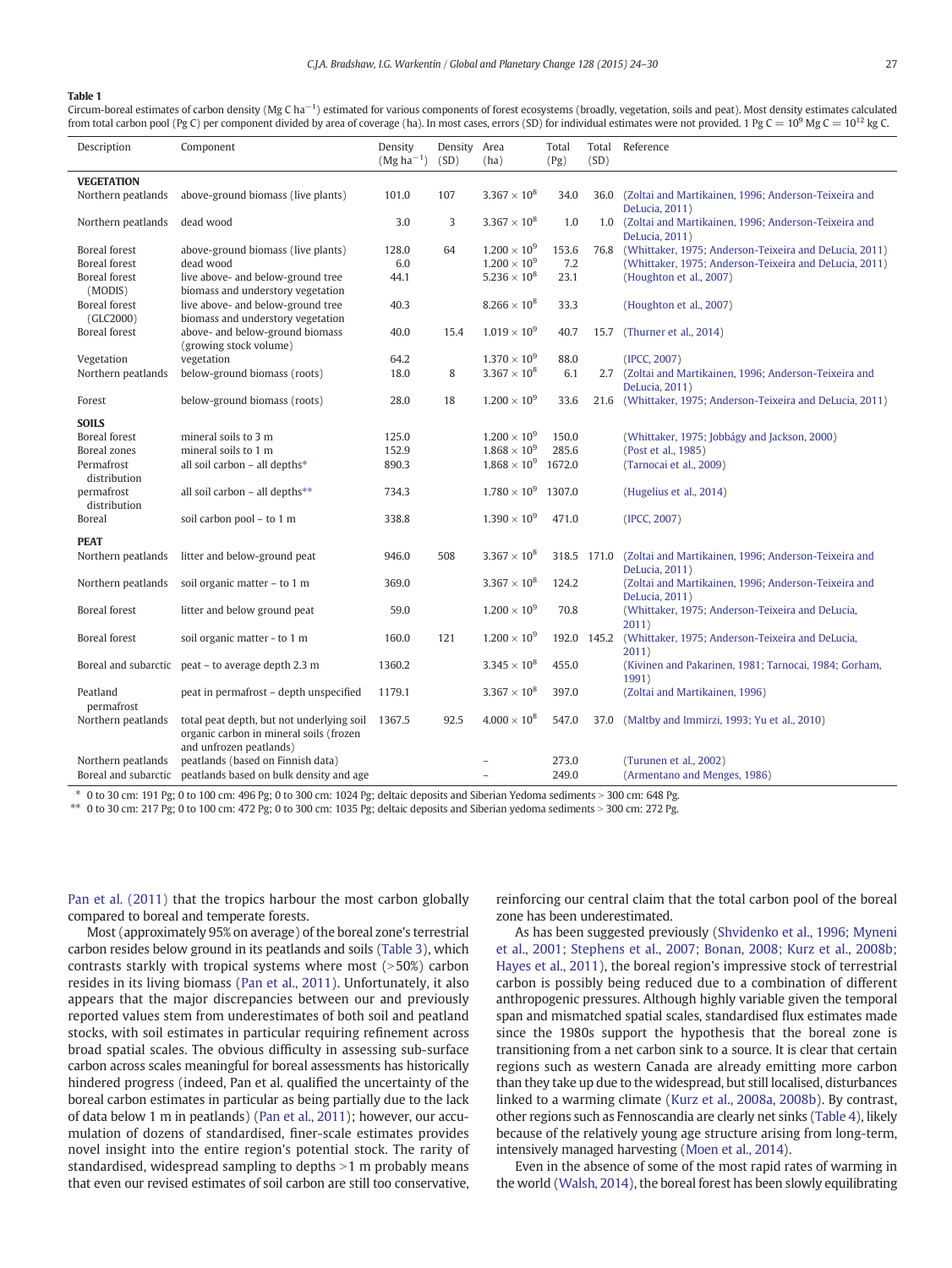## <span id="page-4-0"></span>Table 2

Summary (means and SD) of circum-boreal estimates of carbon density (Mg C ha $^{-1}$ ) and total carbon (Pg) estimated for various components of forest ecosystems (broadly, vegetation, soils and peat). Ranges are estimated by various combinations of components indicated by upper-case letters in brackets. 1 Pg  $C = 10^9$  Mg  $C = 10^{12}$  kg C. See [Table 1](#page-3-0) for generating values and references.

| Component                                  | Mean density<br>$(Mg ha^{-1})$ | SD density<br>$(Mg ha^{-1})$ | Mean total<br>(Pg) | SD total<br>(Pg) |  |  |  |  |  |
|--------------------------------------------|--------------------------------|------------------------------|--------------------|------------------|--|--|--|--|--|
| VEGETATION (area = $1.370 \times 10^9$ ha) |                                |                              |                    |                  |  |  |  |  |  |
| Above-ground biomass (A)                   | 114.5                          | 19.1                         | 156.9              | 26.2             |  |  |  |  |  |
| Below-ground biomass (B)                   | 23.0                           | 7.1                          | 31.5               | 9.7              |  |  |  |  |  |
| Above- and below-ground<br>biomass $(C)$   | 47.2                           | 11.5                         | 64.6               | 15.8             |  |  |  |  |  |
| Dead wood (D)                              | 4.5                            | 2.1                          | 6.2                | 2.9              |  |  |  |  |  |
| Lower $(C)$                                | 47.2                           | 11.5                         | 64.6               | 15.8             |  |  |  |  |  |
| Upper $(A + B + D)$                        | 142.0                          | 20.5                         | 194.5              | 28.0             |  |  |  |  |  |
| SOILS (area = $1.370 \times 10^9$ ha)      |                                |                              |                    |                  |  |  |  |  |  |
| Soils to $1 \text{ m} (E)$                 | 245.9                          | 131.5                        | 336.8              | 180.1            |  |  |  |  |  |
| Soils to $3 \text{ m}$ (F)                 | 125.0                          | ۰                            | 171.3              |                  |  |  |  |  |  |
| All permafrost soils $(G)^*$               | 812.2                          |                              | 1112.8             |                  |  |  |  |  |  |
| Lower $(F)$                                | 125.0                          |                              | 171.3              |                  |  |  |  |  |  |
| Upper $(G)$                                | 812.2                          |                              | 1112.8             |                  |  |  |  |  |  |
| PEAT**                                     |                                |                              |                    |                  |  |  |  |  |  |
| Average-depth northern<br>peatlands (H)    | 1213.2                         | 198.3                        | 408.5              | 66.8             |  |  |  |  |  |
| Average-depth boreal<br>peatlands (I)      | 109.5                          | 71.4                         | 131.4              | 85.7             |  |  |  |  |  |
| Lower (I)                                  | 109.5                          | 71.4                         | 131.4              | 85.7             |  |  |  |  |  |
| Upper $(H)$                                | 1213.2                         | 198.3                        | 408.5              | 66.8             |  |  |  |  |  |
|                                            | <b>Total</b>                   | <b>Upper</b>                 | 367.3              | $\infty$         |  |  |  |  |  |
|                                            |                                | Lower                        | 1715.8             | $\infty$         |  |  |  |  |  |

⁎ Includes tundra.

\*\* Northern peatlands area =  $3.367 \times 10^8$  ha; boreal peatlands area =  $1.200 \times 10^9$  ha. No combined SD provided given absence of SD for major component (soils).

throughout the Holocene warming period following the Last Glacial Maximum. Forests rapidly expanded northward as the great ice sheets retreated, followed by the accumulation of deep peatlands peaking some 7000 to 8000 years ago [\(Gorham et al., 2007](#page-5-0)). The relaxation of forest expansion rate and the successional climax of the greater forest extent mean that in a stable climate, boreal forests would eventually reach a carbon equilibrium or become sources ([Apps et al., 1993\)](#page-5-0). In-deed, [He et al. \(2014\)](#page-5-0) and [Yu \(2012\)](#page-6-0) estimated that the rates of  $CH<sub>4</sub>$ and net primary productivity-based carbon emissions were substantially higher during the Holocene Thermal Maximum (11,000–9000 years ago) than today [\(Zhuang et al., 2007\)](#page-6-0). Even future forest extensions into the tundra will likely be offset by grassland encroachments in the south, resulting in a net loss of high-carbon forests ([Apps et al., 1993\)](#page-5-0). Increasing the severity and frequency of the disturbance regime from warming- and human-altered natural processes means that a carbonsource future is plausible [\(Yarie and Billings, 2002; Metsaranta et al.,](#page-6-0) [2010; Spahni et al., 2013](#page-6-0)).



Fig. 3. Total carbon stocks (Pg C) for major global forest biomes. Grey bars indicate esti-mates from [Pan et al. \(2011\)](#page-6-0). Regional sum  $=$  the sum of total carbon stores from each major boreal region (Russia, Canada, Scandinavia and Alaska) (Table 3). Circum-boreal sum  $=$  total carbon stocks estimated across the entire boreal zone (Table 2), 1 Pg C  $=$  $10^9$  Mg C =  $10^{12}$  kg C.

Attempts to mitigate the effects of greenhouse gas emissions and resulting climate change must be based on a long-term perspective, managing the boreal as an integral component of the biosphere with value beyond the substitutive carbon stores it possesses. Rather than managing for carbon, the boreal and other forest ecosystems should ideally be managed for resilience ([Bradshaw et al., 2013; Moen et al.,](#page-5-0) [2014\)](#page-5-0); along with a coordinated and global effort to reduce emissions and possibly geo-engineer carbon-uptake solutions. This will require both national and international agreements to limit net deforestation from logging ([Bradshaw et al., 2009\)](#page-5-0), plan better long-term harvest rotations [\(Warkentin and Bradshaw, 2012](#page-6-0)), manage fire and insect outbreaks more effectively, and limit penetration of roads and other infrastructure into remote regions [\(Laurance et al., 2014\)](#page-6-0). Not only will this limit the worst of the predicted carbon losses, such approaches will maximise biodiversity retention across the expanse of the boreal zone [\(Bradshaw et al., 2009\)](#page-5-0). Future studies of boreal carbon should also attempt to provide finer-scale regional assessments to avoid extrapolating over large areas, and thus lower the uncertainty of total stock measurements and flux.

## Acknowledgements

Part of this work was funded through Future Forests, a multidisciplinary research programme supported by the Foundation for Strategic Environmental Research, the Swedish Forestry Industry, the Swedish University of Agricultural Sciences, Umeå University, and the Forestry Research Institute of Sweden. C.J.A.B. was supported by an Australian Research Council Future Fellowship. Martin Moroni

#### Table 3

Summary means and sums of regional carbon density (Mg C ha<sup>-1</sup>) and total carbon (Pg) estimated for various components of forest ecosystems (broadly, vegetation, soils and peat) for each major region of the boreal zone. Summary information derived from Tables S2, S4 and S6. 1 Pg C =  $10^9$  Mg C =  $10^{12}$  kg C. UP = upper confidence limit; LO = lower confidence limit.

| Vegetation  |                           |      | Soils         |       |                           | Peat  |               |       | Mean                      |        | Sum           |       | Sum                          |       |               |       |               |
|-------------|---------------------------|------|---------------|-------|---------------------------|-------|---------------|-------|---------------------------|--------|---------------|-------|------------------------------|-------|---------------|-------|---------------|
|             | Density<br>$(Mg ha^{-1})$ |      | Total<br>(Pg) |       | Density<br>$(Mg ha^{-1})$ |       | Total<br>(Pg) |       | Density<br>$(Mg ha^{-1})$ |        | Total<br>(Pg) |       | Density<br>$(Mg \, ha^{-1})$ |       | Total<br>(Pg) |       | Total<br>(Pg) |
| Region      | LO                        | UP   | LO            | UP    | LO                        | UP    | LO            | UP    | LO                        | UP     | LO            | UP    | LO                           | UP    | LO            | UP    | $2007*$       |
| Russia      | 66.8                      | 76.5 | 59.0          | 67.6  | 144.0                     | 187.7 | 127.3         | 65.9  | 184.0                     | 1726.9 | 162.7         | 212.5 | 131.6                        | 663.7 | 349.0         | 446.0 | 209.3         |
| Canada      | 62.1                      | 83.9 | 23.4          | 31.5  | 139.9                     | 175.8 | 52.6          | 66.1  | 410.4                     | 1121.0 | 92.2          | 102.6 | 204.1                        | 460.2 | 168.2         | 200.2 | 50.4          |
| Scandinavia | 32.8                      | 56.8 | 2.0           | 3.4   | 32.3                      | 132.3 | 8.0           | 8.0   | 650.0                     | 650.0  | 13.0          | 13.0  | 271.7                        | 279.7 | 22.9          | 24.4  | 11.8          |
| Alaska      | 42.3                      | 50.2 | 2.2           | 2.6   | 192.3                     | 592.5 | 10.0          | 30.8  | 1174.2                    | 1545.5 | 15.5          | 17.0  | 469.6                        | 729.4 | 27.7          | 50.4  |               |
| Total       |                           |      | 86.5          | 105.2 |                           |       | 197.9         | 270.8 |                           |        | 283.4         | 345.1 |                              |       | 567.8         | 721.0 |               |
| Mean        | 51.0                      | 66.9 |               |       | 152.1                     | 272.1 |               |       | 604.7                     | 1260.8 |               |       |                              |       |               |       |               |

All biomass components, including soil to 1 m for peatlands from [Pan et al. \(2011\).](#page-6-0)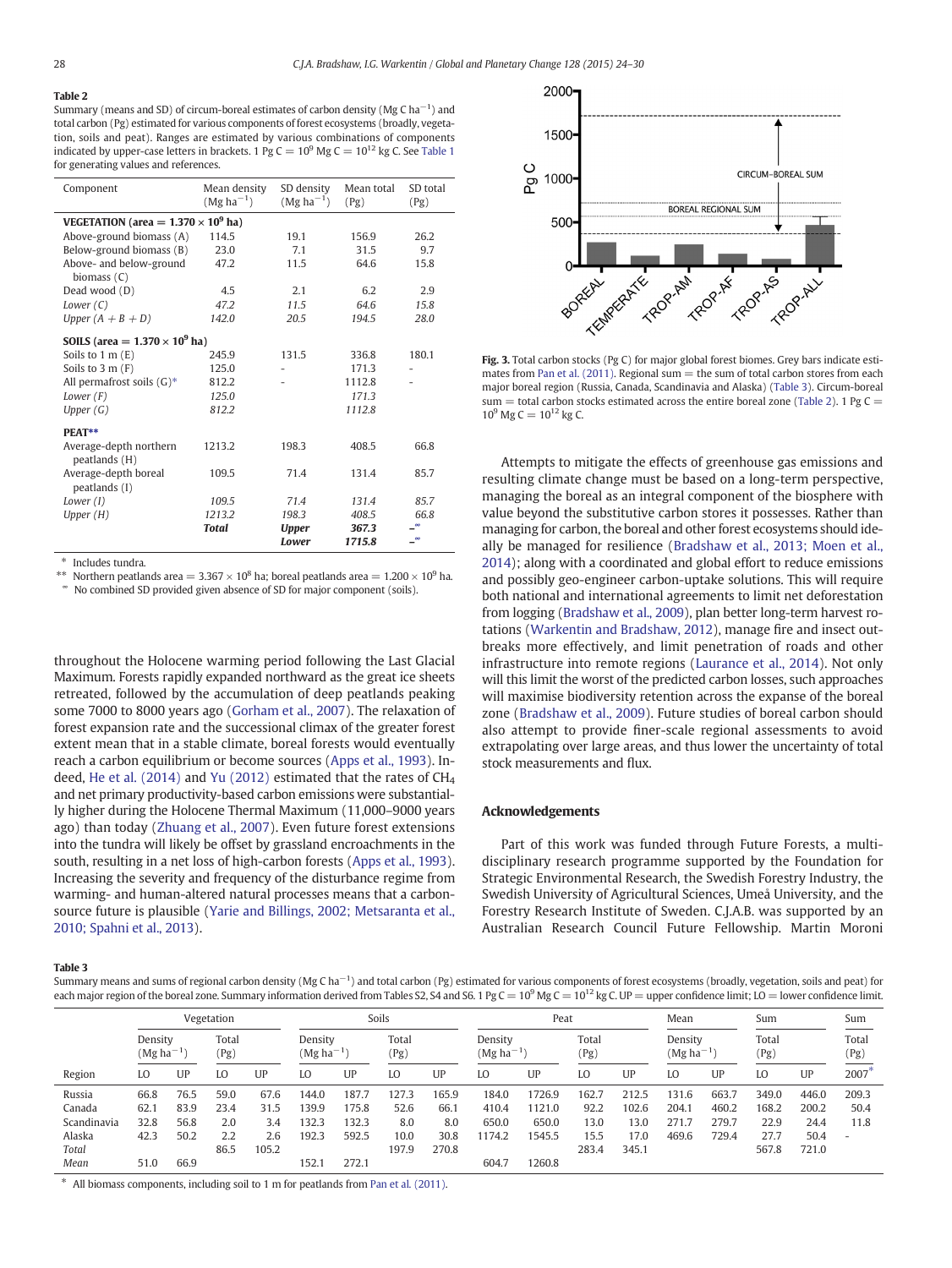#### <span id="page-5-0"></span>Table 4

(a) Circum-boreal estimates of carbon flux density (Mg C ha<sup>−1</sup> yr<sup>−1</sup>) estimated from total flux (Pg C yr<sup>−1</sup>) and area of forest. Positive values indicate net carbon sink, and negative values indicate a net carbon source. (b) Regional summaries (mean and SD) for each region (including circum-boreal above)—see Tables S7-S9 for values (n = number of studies) and sources. 1 Pg C =  $10^9$  Mg C =  $10^{12}$  kg C.

| Description          | Note                                                                | Period              | Flux density<br>$(Mg ha^{-1} yr^{-1})$ | Area<br>(ha)          | Flux<br>$(Pg yr^{-1})$ | Reference                                                      |
|----------------------|---------------------------------------------------------------------|---------------------|----------------------------------------|-----------------------|------------------------|----------------------------------------------------------------|
| (a) Circum-boreal    |                                                                     |                     |                                        |                       |                        |                                                                |
| Boreal and subarctic | accumulation based on radiocarbon<br>dating for long-term estimates | recent post-glacial | 0.227                                  | $3.345 \times 10^{8}$ | 0.076                  | (Kivinen and Pakarinen, 1981;<br>Tarnocai, 1984; Gorham, 1991) |
| Forest biomes        | ecosystems, peatlands and harvested products                        | 1980s               | 0.566                                  | $1.249 \times 10^{9}$ | 0.707                  | (Apps et al., 1993)                                            |
| Northern forests     | modelled based on timber volume and carbon density                  | 1980s               | 0.277                                  | $*2.477 \times 10^9$  | 0.686                  | (Sedjo, 1992)                                                  |
| Northern forests     | above- & below-ground live and dead tree biomass                    | early 1990s         | 0.484                                  | $1.343 \times 10^{9}$ | 0.650                  | (Goodale et al., 2002)                                         |
| Northern forests     | includes all temperate and boreal woody biomass                     | 1990s               | 0.355                                  | $2.477 \times 10^{9}$ | 0.880                  | (Liski et al., 2003)                                           |
| Boreal nations       | forest biomass and normalised difference                            | 1995-1999           | 0.730                                  | $9.310 \times 10^{9}$ | 0.680                  | (Dong et al., 2003)                                            |
|                      | vegetation index                                                    |                     |                                        |                       |                        |                                                                |
| North of 45 lat      | process-based model (with CO <sub>2</sub> fertilisation)            | 1996-2002           | 0.106                                  | $3.826 \times 10^{9}$ | 0.406                  | (Balshi et al., 2007)                                          |
| North of 45 lat      | process-based model (without CO <sub>2</sub> fertilisation)         | 1996-2002           | $-0.001$                               | $3.826 \times 10^{9}$ | $-0.005$               | (Balshi et al., 2007)                                          |
| North peatlands      | site-based measurements; meta-analysis                              | 2000-2010           | 0.323                                  | $3.700 \times 10^{9}$ | 1.195                  | (Yu, 2012)                                                     |
| (b) Regional summary | Mean                                                                |                     |                                        | <b>SD</b>             |                        | $\boldsymbol{n}$                                               |
| Pan-boreal           | 0.341                                                               |                     |                                        | 0.227                 |                        | 9                                                              |
| Russia               | 0.076                                                               |                     |                                        | 0.369                 |                        | 39                                                             |
| Canada               | 0.056                                                               |                     |                                        | 0.574                 |                        | 44                                                             |
| Scandinavia          | 0.690                                                               |                     |                                        | 0.331                 |                        | 5                                                              |
| Alaska               | 0.337                                                               |                     |                                        | 0.710                 |                        |                                                                |
| Overall mean         | 0.130                                                               |                     |                                        | 0.493                 |                        | 104                                                            |

⁎ No area estimate provided—used area given in [Liski et al. \(2003\).](#page-6-0)



**Fig. 4.** Mean ( $\pm$  1 SD) carbon flux densities (Mg C ha $^{-1}$  year $^{-1}$ ) summarised by decade (Tables 4 and S7–S9). Positive values indicate a net carbon sink, and negative values indicate a net source. Means include some decadal overlap given that some estimates spanned decades (see Methods). Future projections are to the 2050s for the Canadian boreal region [\(Metsaranta et al., 2010\)](#page-6-0). Projections to 2100 apply to the Alaskan boreal forest [\(Yarie and](#page-6-0) [Billings, 2002](#page-6-0)). Global mean taken from Table 4. Grey bars indicate means calculated from all estimates, and black bars indicate means calculated only from values including individual area estimates (see Methods).

commented on an early draft. We dedicate this paper to the memory of Navjot Singh Sodhi.

# Appendix A. Supplementary data

Supplementary data to this article can be found online at [http://dx.](http://dx.doi.org/10.1016/j.gloplacha.2015.02.004) [doi.org/10.1016/j.gloplacha.2015.02.004](http://dx.doi.org/10.1016/j.gloplacha.2015.02.004).

#### References

- Adams, J.M., Faure, H., Faure-Denard, L., McGlade, J.M., Woodward, F.I., 1990. [Increases in](http://refhub.elsevier.com/S0921-8181(15)00042-9/rf0005) [terrestrial carbon storage from the Last Glacial Maximum to the present. Nature 348,](http://refhub.elsevier.com/S0921-8181(15)00042-9/rf0005) [711](http://refhub.elsevier.com/S0921-8181(15)00042-9/rf0005)–714.
- Anderson-Teixeira, K.J., DeLucia, E.H., 2011. [The greenhouse gas value of ecosystems.](http://refhub.elsevier.com/S0921-8181(15)00042-9/rf0010) [Glob. Chang. Biol. 17, 425](http://refhub.elsevier.com/S0921-8181(15)00042-9/rf0010)–438.
- Apps, M.J., et al., 1993. [Boreal forests and tundra. Water Air Soil Pollut. 70, 39](http://refhub.elsevier.com/S0921-8181(15)00042-9/rf0015)–53. Armentano, T.V., Menges, E.S., 1986. [Patterns of soil change in the carbon balance of](http://refhub.elsevier.com/S0921-8181(15)00042-9/rf0020)
- [organic soil-wetlands of the temperate zone. J. Ecol. 74, 755](http://refhub.elsevier.com/S0921-8181(15)00042-9/rf0020)–774. Bale, J.S., et al., 2002. [Herbivory in global climate change research: direct effects of rising](http://refhub.elsevier.com/S0921-8181(15)00042-9/rf0025) [temperature on insect herbivores. Glob. Chang. Biol. 8, 1](http://refhub.elsevier.com/S0921-8181(15)00042-9/rf0025)–16.

Balshi, M.S., et al., 2007. The role of historical fi[re disturbance in the carbon dynamics of](http://refhub.elsevier.com/S0921-8181(15)00042-9/rf0035) [the pan-boreal region: a process-based analysis. J. Geophys. Res. 112, G02029.](http://refhub.elsevier.com/S0921-8181(15)00042-9/rf0035)

- Balshi, M.S., et al., 2009. [Vulnerability of carbon storage in North American boreal forests](http://refhub.elsevier.com/S0921-8181(15)00042-9/rf0030) to wildfi[res during the 21st century. Glob. Chang. Biol. 15, 1491](http://refhub.elsevier.com/S0921-8181(15)00042-9/rf0030)–1510.
- Birdsey, R.A., 1992. [Carbon storage and accumulation in US Forest Ecosystems. General](http://refhub.elsevier.com/S0921-8181(15)00042-9/rf0040) [Technical Report W0-59. USDA Forest Service, Washington, D.C.](http://refhub.elsevier.com/S0921-8181(15)00042-9/rf0040)
- Bonan, G.B., 2008. [Forests and climate change: forcings, feedbacks, and the climate bene](http://refhub.elsevier.com/S0921-8181(15)00042-9/rf0045)fi[ts of forests. Science 320, 1444](http://refhub.elsevier.com/S0921-8181(15)00042-9/rf0045)–1449.
- Bradshaw, C.J.A., Warkentin, I.G., Sodhi, N.S., 2009. [Urgent preservation of boreal carbon](http://refhub.elsevier.com/S0921-8181(15)00042-9/rf0055) [stocks and biodiversity. Trends Ecol. Evol. 24, 541](http://refhub.elsevier.com/S0921-8181(15)00042-9/rf0055)–548.
- Bradshaw, C.J.A., et al., 2013. Brave new green world—[consequences of a carbon economy](http://refhub.elsevier.com/S0921-8181(15)00042-9/rf0050) [for the conservation of Australian biodiversity. Biol. Conserv. 161, 71](http://refhub.elsevier.com/S0921-8181(15)00042-9/rf0050)–90.
- Ciais, P., et al., 2010. [Can we reconcile atmospheric estimates of the Northern terrestrial](http://refhub.elsevier.com/S0921-8181(15)00042-9/rf0060) [carbon sink with land-based accounting? Curr. Opin. Environ. Sustain. 2, 225](http://refhub.elsevier.com/S0921-8181(15)00042-9/rf0060)–230.
- Dargaville, R., Baker, D., Rödenbeck, C., Rayner, P., Ciais, P., 2006. [Estimating high latitude](http://refhub.elsevier.com/S0921-8181(15)00042-9/rf0065) carbon fluxes with inversions of atmospheric CO<sub>2</sub>. Mitig. Adapt. Strateg. Glob. Chang. [11, 769](http://refhub.elsevier.com/S0921-8181(15)00042-9/rf0065)–782.
- Deluca, T.H., Boisvenue, C., 2012. [Boreal forest soil carbon: distribution, function and](http://refhub.elsevier.com/S0921-8181(15)00042-9/rf0070) [modelling. Forestry 85, 161](http://refhub.elsevier.com/S0921-8181(15)00042-9/rf0070)–184.
- Dong, J., et al., 2003. [Remote sensing estimates of boreal and temperate forest woody](http://refhub.elsevier.com/S0921-8181(15)00042-9/rf0075) [biomass: carbon pools, sources, and sinks. Remote Sens. Environ. 84, 393](http://refhub.elsevier.com/S0921-8181(15)00042-9/rf0075)–410.
- Dymond, C.C., et al., 2010. [Future spruce budworm outbreak may create a carbon source](http://refhub.elsevier.com/S0921-8181(15)00042-9/rf0080) [in eastern Canadian forests. Ecosystems 13, 917](http://refhub.elsevier.com/S0921-8181(15)00042-9/rf0080)–931.
- Fang, J., et al., 2006. [Overestimated biomass carbon pools of the northern mid- and high](http://refhub.elsevier.com/S0921-8181(15)00042-9/rf0085) [latitude forests. Clim. Chang. 74, 355](http://refhub.elsevier.com/S0921-8181(15)00042-9/rf0085)–368.
- FAO, 2006. [Global Forest Assessment 2005. Food and Agriculture Organization of the](http://refhub.elsevier.com/S0921-8181(15)00042-9/rf0090) [United Nations, Rome.](http://refhub.elsevier.com/S0921-8181(15)00042-9/rf0090)
- Flannigan, M.D., Logan, K.A., Amiro, B.D., Skinner, W.R., Stocks, B.J., 2005. [Future area](http://refhub.elsevier.com/S0921-8181(15)00042-9/rf0095) [burned in Canada. Clim. Chang. 72, 1](http://refhub.elsevier.com/S0921-8181(15)00042-9/rf0095)–16.
- Foley, J.A., Kutzbach, J.E., Coe, M.T., Levis, S., 1994. [Feedbacks between climate and boreal](http://refhub.elsevier.com/S0921-8181(15)00042-9/rf0100) [forests during the Holocene epoch. Nature 371, 52](http://refhub.elsevier.com/S0921-8181(15)00042-9/rf0100)–54.
- Goodale, C.L., et al., 2002. [Forest carbon sinks in the Northern Hemisphere. Ecol. Appl. 12,](http://refhub.elsevier.com/S0921-8181(15)00042-9/rf0105) [891](http://refhub.elsevier.com/S0921-8181(15)00042-9/rf0105)–899.
- Gorham, E., 1991. [Northern peatlands: role in the carbon cycle and probable responses to](http://refhub.elsevier.com/S0921-8181(15)00042-9/rf0110) [climatic warming. Ecol. Appl. 1, 182](http://refhub.elsevier.com/S0921-8181(15)00042-9/rf0110)–195.
- Gorham, E., Lehman, C., Dyke, A., Janssens, J., Dyke, L., 2007. [Temporal and spatial aspects of](http://refhub.elsevier.com/S0921-8181(15)00042-9/rf0115) [peatland initiation following deglaciation in North America. Quat. Sci. Rev. 26, 300](http://refhub.elsevier.com/S0921-8181(15)00042-9/rf0115)–311.
- Grosse, G., et al., 2011. [Vulnerability of high-latitude soil organic carbon in North America](http://refhub.elsevier.com/S0921-8181(15)00042-9/rf0120) [to disturbance. J. Geophys. Res. Biogeosci. 116, 23](http://refhub.elsevier.com/S0921-8181(15)00042-9/rf0120).
- Gustafson, E.J., Shvidenko, A.Z., Sturtevant, B.R., Scheller, R.M., 2010. [Predicting global](http://refhub.elsevier.com/S0921-8181(15)00042-9/rf0125) [change effects on forest biomass and composition in south-central Siberia. Ecol.](http://refhub.elsevier.com/S0921-8181(15)00042-9/rf0125) [Appl. 20, 700](http://refhub.elsevier.com/S0921-8181(15)00042-9/rf0125)–715.
- Häkkinen, M., Heikkinen, J., Mäkipää, R., 2011. [Soil carbon stock increases in the organic](http://refhub.elsevier.com/S0921-8181(15)00042-9/rf0130) [layer of boreal middle-aged stands. Biogeosciences 8, 1279](http://refhub.elsevier.com/S0921-8181(15)00042-9/rf0130)–1289.
- Hayes, D.J., et al., 2011. Is the northern high-latitude land-based  $CO<sub>2</sub>$  sink weakening? Glob. Biogeochem. Cycles 25. http://dx.doi.org[/10.1029/2010gb003813.](http://dx.doi.org/10.1029/2010gb003813)
- Hayes, D.J., et al., 2012. [Reconciling estimates of the contemporary North American](http://refhub.elsevier.com/S0921-8181(15)00042-9/rf0140) [carbon balance among terrestrial biosphere models, atmospheric inversions, and a](http://refhub.elsevier.com/S0921-8181(15)00042-9/rf0140) [new approach for estimating net ecosystem exchange from inventory-based data.](http://refhub.elsevier.com/S0921-8181(15)00042-9/rf0140) [Glob. Chang. Biol. 18, 1282](http://refhub.elsevier.com/S0921-8181(15)00042-9/rf0140)–1299.
- He, Y., et al., 2014. [Evaluating CO2 and CH4 dynamics of Alaskan ecosystems during the](http://refhub.elsevier.com/S0921-8181(15)00042-9/rf0145) [Holocene Thermal Maximum. Quat. Sci. Rev. 86, 63](http://refhub.elsevier.com/S0921-8181(15)00042-9/rf0145)–77.